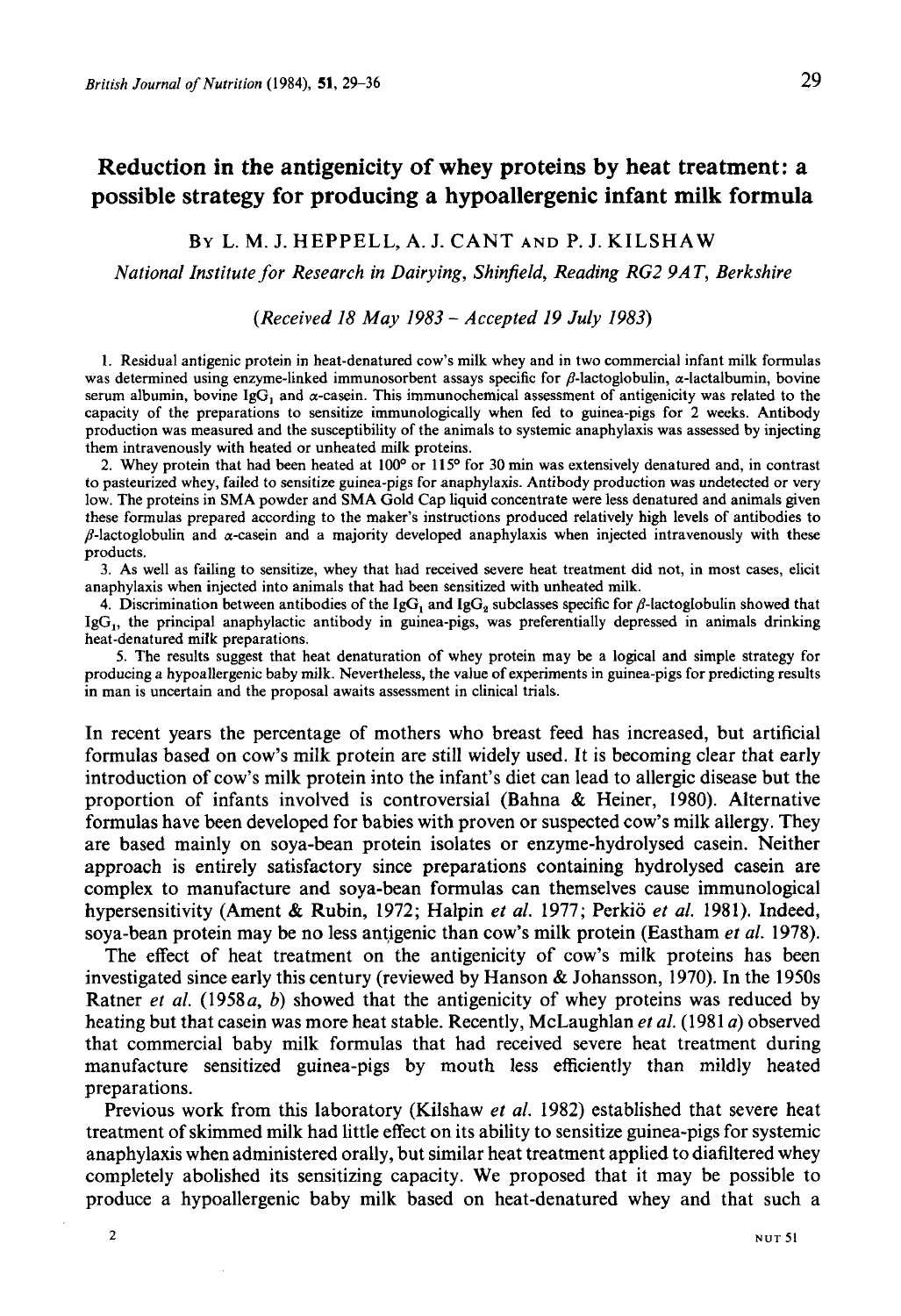preparation may be valuable for babies with genetic susceptibility to allergy and perhaps for those with proven cow's milk protein intolerance. The present study confirms and extends our previous results and compares the sensitizing capacity of heated whey with that of two conventional cow's-milk-based infant formulas.

## **MATERIALS AND METHODS**

Preparation of skimmed milk and whey and the method of heat treatment has been described previously (Kilshaw *et al.* 1982). Whey was pasteurized by heating at 62° for **30** min and was given at a protein concentration of 8.1 g/l.

## *Infant milk formulas*

SMA powder and SMA Gold Cap liquid concentrate (Wyeth, Maidenhead) were prepared as recommended for infant feeding and had a protein concentration of 15 g/l.

#### *Animals*

Male Dunkin Hartley guinea-pigs (Greystone Guinea-pigs, Ringwood) were used for feeding experiments when they were **4** weeks old. Animals were maintained on batches of FDI diet (Labsure, Poole, Dorset) that had been shown to be milk-free by immunological testing.

## *Feeding experiments*

Groups of four to six guinea-pigs were given heated or unheated skimmed milk or whey or infant milk formulas to drink for 2 weeks (each animal consumed about 100 ml/d). The milk was then replaced by water and **6** d later blood samples were taken by cardiac puncture. The next day the animals were tested for systemic anaphylaxis by intravenous injection of 0.5 ml of skimmed milk, heated or unheated whey, or infant milk formulas.

#### *Antibody measurements*

Serum antibodies (IgG, IgG<sub>1</sub> and IgG<sub>2</sub>) to individual milk proteins were determined by an enzyme-linked immunosorbant assay (ELISA) (Heppell & Kilshaw, 1982). All assays were standardized with pooled hyperimmune serum.  $\beta$ -Lactoglobulin and  $\alpha$ -casein were obtained from Sigma Chemical Co. (Poole, Dorset), bovine serum albumin and bovine Ig $G_1$  from Miles Laboratories (Slough, Bucks) and the other milk proteins from colleagues.

#### *Determination of residual antigenic protein in heated whey and infant milk formulas*

Residual undenatured  $\beta$ -lactoglobulin,  $\alpha$ -lactalbumin,  $\alpha_{S_1}$ -casein, bovine serum albumin and bovine  $I \text{g} G_1$  in heated samples and infant milk formulas were measured by a competitive inhibition ELISA (Kilshaw *et al.* 1982). Briefly, serial doubling dilutions of test samples were incubated with a standard dilution of antiserum and residual unbound antibodies were quantitated by ELISA. Control experiments showed that the antisera were all antigen-specific in the assay and that high concentrations of denatured protein in the test samples did not cause non-specific inhibition. Test samples were assayed in parallel with unheated skimmed milk and the number of doubling dilutions separating the mid-points of their respective assay curves was determined (Fig. 1). The level of residual antigenic protein in the test samples was expressed as a proportion, to the nearest doubling dilution, of the level in unheated milk. The assay curves for heated and unheated milk proteins differed slightly in shape (Fig. 1); this may reflect a reduction in the affinity for antibody in partially denatured or heat-aggregated molecules.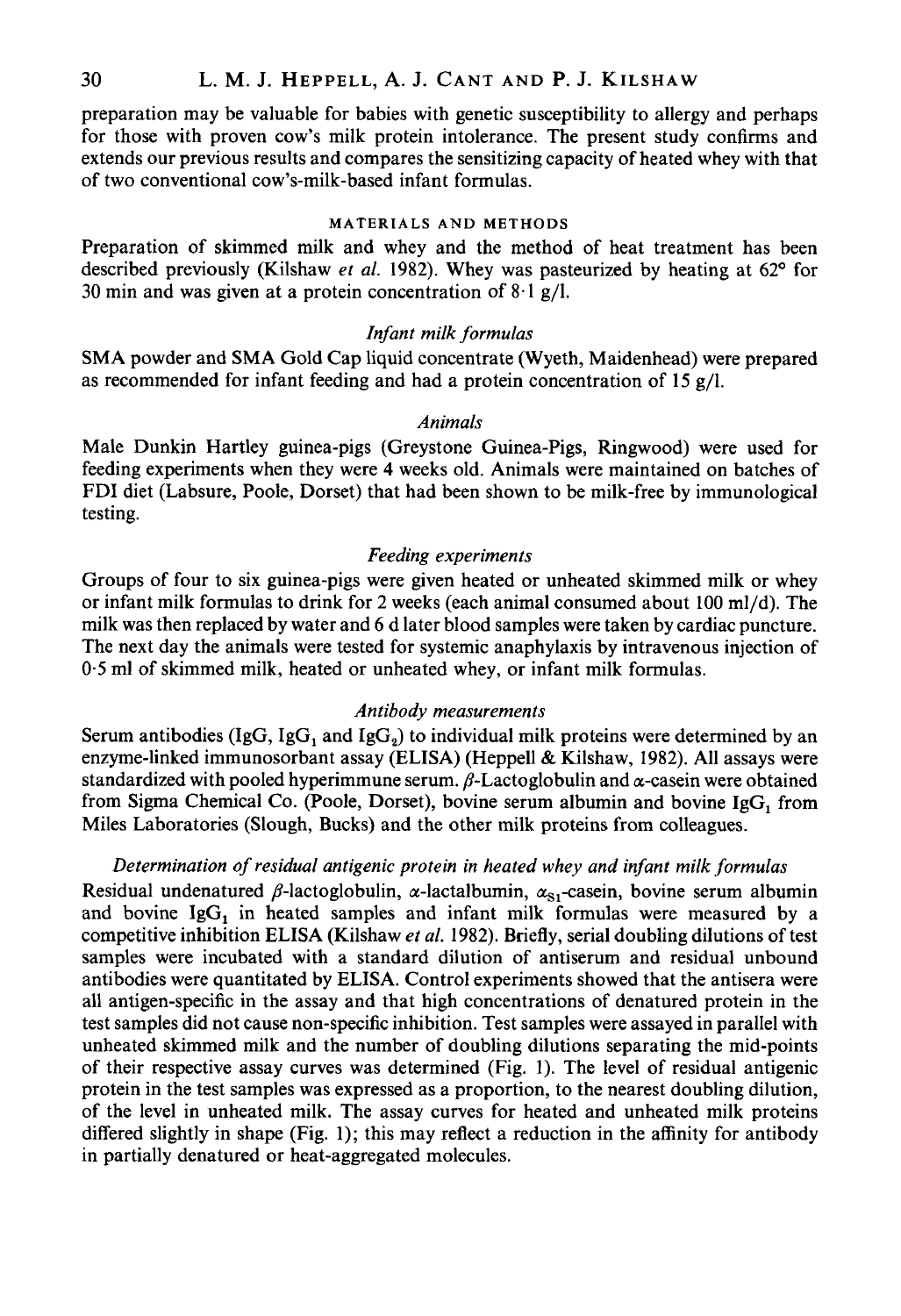

Fig. 1. Assay of  $\beta$ -lactoglobulin in test samples of whey heated at 100° for 30 min ( $\bullet$ ) or 115° for 30 min ( $\bigcirc$ ), showing respectively, 1/2048 and 1/8192 of the level of undenatured  $\beta$ -lactoglobulin in unheated skimmed milk  $(\triangle)$ .

#### **RESULTS**

*Immunoassay of residual antigenic protein in heated whey and infant milk formulas*  Results are shown in Table 1. Heat treatment of diafiltered whey resulted in extensive denaturation of all the whey proteins, while the small amount of  $\alpha_{s_1}$ -casein present was little affected. Comparison between the two commercial formulas showed that **SMA** Gold Cap liquid concentrate contained lower levels of antigenic  $\alpha$ -lactalbumin, bovine serum albumin and bovine IgG<sub>1</sub>, and higher levels of  $\beta$ -lactoglobulin and  $\alpha_{\rm SI}$ -casein than **SMA** powder. However, the differences between the two formulas were small and the levels of all the residual antigenic proteins were higher than in heated whey.

|                                                                              | $\beta$ -Lacto<br>globulin | $\alpha$ -Lactal-<br>bumin | $\alpha_{\rm SI}$ -Casein | Bovine serum<br>albumin  | Bovine IgG,   |
|------------------------------------------------------------------------------|----------------------------|----------------------------|---------------------------|--------------------------|---------------|
| Pasteurized<br>diafiltered whey                                              | $1(1/2)^*$                 |                            | 1/256                     |                          | $1(1/2)^*$    |
| Diafiltered whey<br>heated 100° for 30 min                                   | 1/2048                     | 1/32                       | 1/512                     | $1/64$ <sup>†</sup>      | None detected |
| Diafiltered whey<br>heated 115° for 30 min                                   | 1/8192†                    | 1/512                      | 1/512                     | $1/64$ <sup>†</sup>      | None detected |
| SMA powder<br>(reconstituted to<br>15 g protein $\langle \mathbf{l} \rangle$ | $1/64$ $(1/128)$ *         | 1/4                        | $1/4$ $(1/8)^*$           | $1/2$ (1/4) <sup>*</sup> | 1/256         |
| SMA Gold Cap liquid<br>concentrate (reconstituted to<br>15 g protein/l)      | $1/32$ (1/64) <sup>*</sup> | 1/8                        | 1                         | $1/16$ $(1/32)^*$        | $< 1/1024$ †  |

Table 1. *Residual antigenic proteins in heated whey and in infant milk formulas (proportion of values for unheated skimmed milk)* 

\* Where results of duplicate experiments differed, these are shown in parentheses.

 $\uparrow$  Less than 1  $\mu$ g undenatured protein/ml.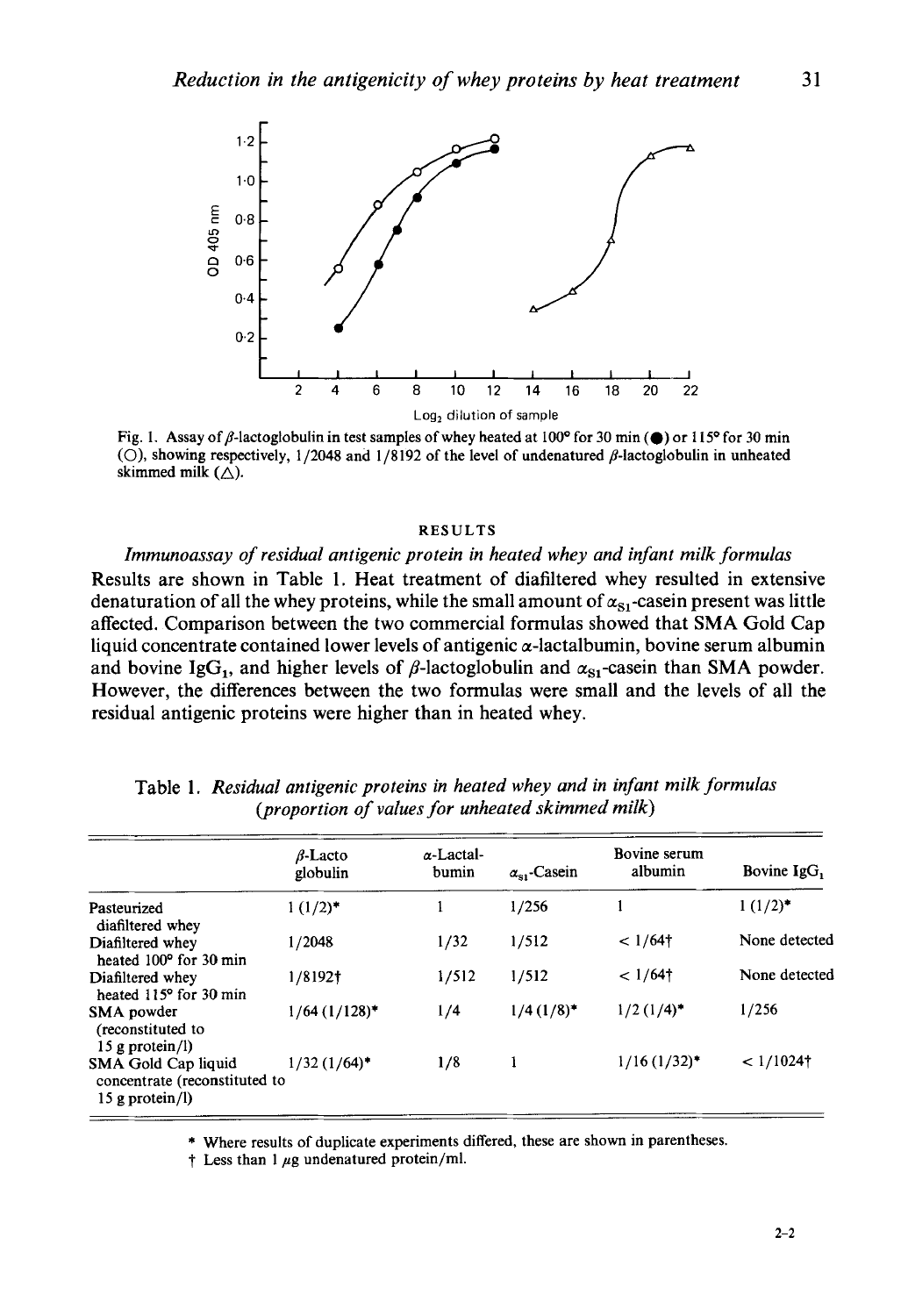| Group | Milk fed                                     | Heat treatment                                                                                                            | Intravenous challenge<br>$(0.5$ ml)                                                                   | Anaphylaxis<br>(number fatal)        |
|-------|----------------------------------------------|---------------------------------------------------------------------------------------------------------------------------|-------------------------------------------------------------------------------------------------------|--------------------------------------|
|       | Diafiltered whey                             | Pasteurization<br>$100^\circ$<br>$30 \text{ min}$<br>$100^\circ$<br>$30 \text{ min}$<br>$115^{\circ}$<br>$30 \text{ min}$ | Preparation fed<br>Preparation fed<br>Pasteurized whey<br>Skimmed milk                                | 4/4(4)<br>0/10<br>0/4<br>0/5         |
| 2     | Skimmed milk                                 | None<br>None<br>None<br>None                                                                                              | Preparation fed<br>Pasteurized whey<br>Whey heated 100°<br>30<br>min<br>Whey heated 115°<br>30<br>min | 5/5(5)<br>3/3(3)<br>3/6(1)<br>1/6(0) |
| 3     | SMA powder                                   | Spray dried*                                                                                                              | Preparation fed                                                                                       | 4/5(3)                               |
| 4     | <b>SMA Gold</b><br>Cap liquid<br>concentrate | Concentrated<br>and<br>sterilized†                                                                                        | Preparation fed                                                                                       | 3/5(2)                               |

Table 2. *Anaphylaxis in guinea-pigs drinking unheated or heated milk and whey or infant milk formulas* 

Heating data for SMA powder and SMA liquid concentrate obtained from Wyeth Laboratories, Maidenhead. Also see McLaughlan et al. (1981a).

105' for 30 s and cooled. Preheated to *78'* then put into spray drier and heated to 167' (drying occurs instantaneously).

t Whey concentrated in falling film evaporator, 72' for **15 s.** Electrodialysed at *37'.* Other ingredients added. Heated to  $77^\circ$  for 16 s then  $122^\circ$  for 5.6 min.

# *Anaphylaxis in guinea-pigs drinking unheated or heated milk and whey or baby milk formulas for 2 weeks (Table 2)*

All guinea-pigs drinking unheated skimmed milk or pasteurized whey became sensitized so that when these milks were injected intravenously the animals died of anaphylaxis. Additional heat treatment of pasteurized whey abolished its anaphylactic sensitizing capacity (Table 2, group 1). This confirms our previous results (Kilshaw *et al.* **1982).** Heat treatment of whey considerably reduced its capacity to elicit anaphylaxis in guinea-pigs sensitized by feeding with unheated milk (Table 2, group 2). Anaphylactic reactions occurred in three out of six animals injected with steamed whey and one out of six injected with autoclaved whey. Only one reaction was fatal. SMA powder and SMA Gold Cap liquid concentrate sensitized the majority of guinea-pigs for anaphylaxis (Table 2, groups **3**  and **4).** Slightly fewer animals reacted against SMA liquid concentrate than SMA powder.

## *Antibody production in guinea-pigs drinking unheated or heated milk and whey or baby milk formulas for 2 weeks (Table 3)*

Serum antibodies to whey proteins and  $\alpha$ -casein were detected in all animals drinking unheated milk or pasteurized whey. In contrast, guinea-pigs receiving steamed or autoclaved whey failed to produce circulating antibodies to  $\alpha$ -lactalbumin, bovine IgG, and bovine serum albumin. Low titres of antibodies to  $\beta$ -lactoglobulin and  $\alpha$ -casein were detected in some animals.

The levels of serum antibodies to  $\alpha$ -lactalbumin, bovine IgG, and bovine serum albumin in guinea-pigs given either of the baby milk formulas were very low, while anti- $\beta$ -lactoglobulin titres were high and similar to those in animals drinking unheated whey. Guinea-pigs drinking either of the formulas produced antibodies to  $\alpha$ -casein but titres were higher in the group receiving SMA powder.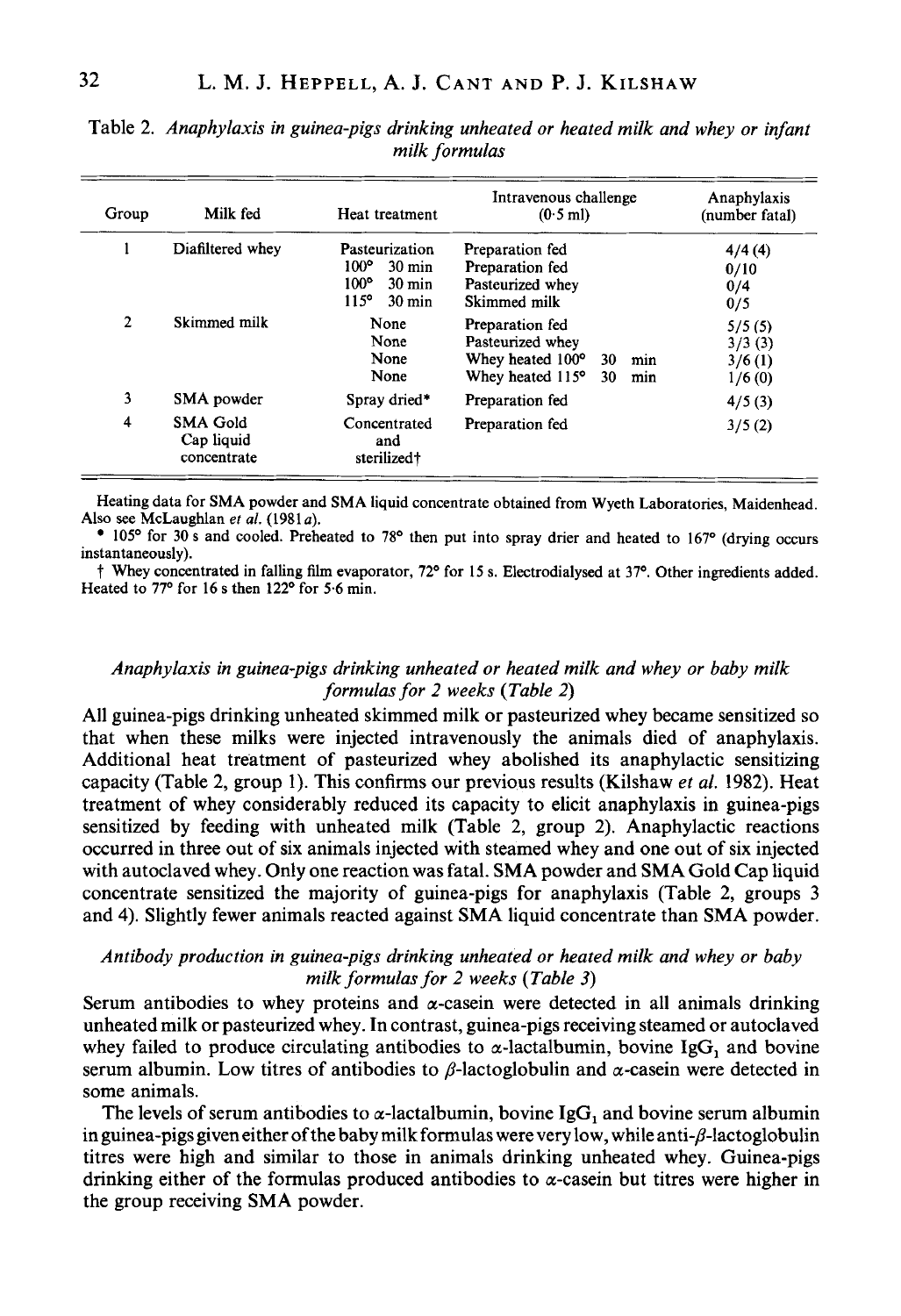| ì                                        |
|------------------------------------------|
|                                          |
|                                          |
|                                          |
| or untan'                                |
|                                          |
|                                          |
|                                          |
|                                          |
|                                          |
|                                          |
|                                          |
|                                          |
| .<br>י                                   |
| i<br>C                                   |
|                                          |
|                                          |
|                                          |
|                                          |
| $\ddot{a}$ and $\ddot{b}$ and $\ddot{a}$ |
|                                          |
|                                          |
|                                          |
|                                          |
| てんきゅう ちょうこう<br>J                         |
|                                          |
|                                          |
|                                          |
| J                                        |
|                                          |
|                                          |
|                                          |
|                                          |
|                                          |
|                                          |
|                                          |
| 1                                        |
|                                          |
| on in group.<br>)                        |
|                                          |
|                                          |
|                                          |
|                                          |
|                                          |
|                                          |
|                                          |
|                                          |
|                                          |
|                                          |
|                                          |
|                                          |
|                                          |
|                                          |
|                                          |

|                                    |                                 |                   |                                     |                                                                         |   |                           | Serum antibodies (IgG titres) to                           |                         |           |                             |   |
|------------------------------------|---------------------------------|-------------------|-------------------------------------|-------------------------------------------------------------------------|---|---------------------------|------------------------------------------------------------|-------------------------|-----------|-----------------------------|---|
|                                    |                                 |                   | $\beta$ -Lactoglobulin              | a-Lactalbumin                                                           |   |                           | a-Casein                                                   | Bovine IgG,             |           | Bovine serum<br>albumin     |   |
| Milk fed                           | Heat treatment                  | Mean              | S                                   | Mean                                                                    | g | Mean                      | g                                                          | Mean                    | G         | Mean                        | S |
| Skimmed milk                       | None                            | 5.2               | $\frac{6}{1}$                       | Negative                                                                |   | $\overline{z}$            | $\overline{1}$                                             | E                       |           | Ż                           |   |
| Whey Expt 1§                       | Pasteurization                  | 7.6               | $6-0$                               | $0.2$ 0.4<br>(1/5 positive)<br>$\overline{6}$                           |   | 1.8                       | $\overline{13}$                                            | $\overline{z}$          |           | Ż                           |   |
|                                    | 100° for 30 min                 |                   | Negative                            | Negative                                                                |   |                           | $\mathbb{E}_{\mathbb{P}^1}$<br>1.1 $1.1$<br>(4/5 positive) | Σ                       |           | Σ                           |   |
|                                    | 115° for 30 min                 |                   | Negative                            | Negative                                                                |   | $0.3$<br>(1/5 positive)   | $\ddot{\phantom{0}}$                                       | $\overline{\mathsf{z}}$ |           | Σ                           |   |
| Whey Expt 2                        | Pasteurization                  | 6.5               | $\ddot{5}$                          | $\begin{array}{c} 0.6 \\ (2/5 \text{ positive}) \end{array}$<br>ه.<br>ف |   | 1.7 1.5<br>(4/5 positive) | $\ddot{.}1$                                                | 7.0                     | $0 - 7$   | $0.4$ 0.5<br>(3/5 positive) |   |
|                                    | 100° for 30 min                 | 2.2               | 6.0                                 | Negative                                                                |   | 5                         | $\boldsymbol{0.8}$<br>(3/5 positive)                       | Negative                |           | Negative                    |   |
|                                    | 115° for 30 min                 | $\ddot{\text{o}}$ | $\ddot{\text{o}}$<br>(2/5 positive) | Negative                                                                |   |                           | Negative                                                   | Negative                |           | Negative                    |   |
| SMA powder                         | Spray dried*                    | 6.9               | $\frac{8}{1}$                       | $2/5$ trace                                                             |   | 8.3                       | $\tilde{e}$                                                |                         | 1/5 trace | $2/5$ trace                 |   |
| liquid concentrate<br>SMA Gold Cap | Concentrated and<br>sterilized* | 7.3               | $\frac{8}{1}$                       | $3/5$ trace                                                             |   | 5.2                       | $\frac{3}{2}$                                              | Negative                |           | $1/5$ trace                 |   |
| NT, not tested.                    |                                 |                   |                                     |                                                                         |   |                           |                                                            |                         |           |                             |   |

Serum antibody titres (number of doubling dilutions starting with **1/20** dilution of the original sample) were determined by ELISA; if only a proportion of animals Serum antibody titres (number of doubling dilutions starting with 1/20 dilution of the original sample) were determined by ELISA; if only a proportion of animals in a group gave positive results, this is shown in brackets. in a group gave positive results, this is shown in brackets.

\* For details, see Table **2.** 

t Trace, titre < **1/20.** 

**4** Results for Expt **1** from Kilshaw *et al.* **(1982);** included **for** comparison. † Trace, titre <  $1/20$ .<br>§ Results for Expt 1 from Kilshaw et al. (1982); included for comparison.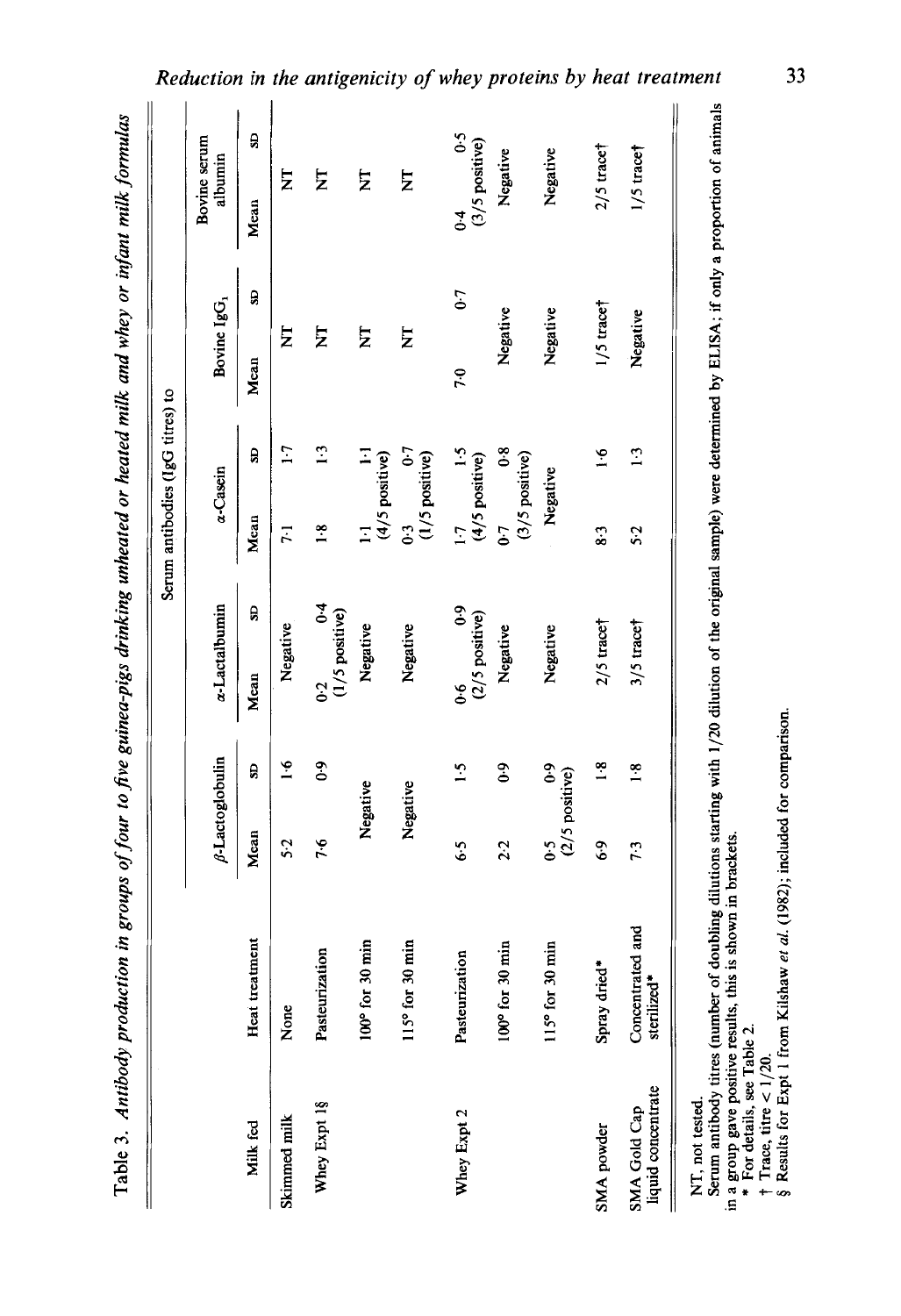

**unheated milk, (c) SMA powder, (d) SMA Gold Cap liquid concentrate, (e) heated milk 121" for 20 min,**  (f) heated whey  $100^\circ$  for 30 min, (g) heated whey  $115^\circ$  for 30 min. Significant difference between IgG<sub>1</sub> and IgG<sub>z</sub> levels (Student's *t* test): \*  $P = 0.02 - 0.05$ , \*\*  $P = 0.01 - 0.001$ .

# *Subclass of IgG antibody to P-lactoglobulin in guinea-pigs drinking unheated or heated milk and whey or baby milk formulas*

Fig. 2 demonstrates that  $\beta$ -lactoglobulin antibodies of the IgG, subclass were preferentially depressed in all guinea-pigs drinking heated milk or whey. Although antibody titres were high in animals given SMA powder and SMA liquid concentrate, a similar preferential depression of the  $IgG<sub>1</sub>$  subclass was still observed.

#### **DISCUSSION**

The advantages of breast milk for most babies are well known, but artificial feeds must be available as supplements or alternatives. A reduction in immunological sensitizing capacity of cow's milk protein in infant feeds would be desirable, especially for babies with genetic susceptibility to atopic disease.

The value of feeding trials in guinea-pigs to predict the allergenicity of foods for man is uncertain. The pathogenesis of food allergy in man is poorly understood but shares with our guinea-pig experiments the special feature of immunological sensitization by the oral route. Guinea-pigs respond readily to oral presentation of antigen by becoming sensitized for anaphylaxis and producing high levels of antibodies. Their response may be a sensitive indicator of the antigenicity of food protein during digestion and absorption, but should not be interpreted to indicate the threshold dose of antigen for sensitization in man nor, therefore, the precise extent of heat denaturation appropriate for infant milk formulas.

Parallels between results in guinea-pigs and man have been drawn by other workers. Manuel & Walker-Smith (1981) observed that the speed of recovery of infants suffering from acute gastroenteritis, known to be especially susceptible to cow's milk protein intolerance, was affected by their milk formula. Pregestimil (based on hydrolysed casein) and SMA Gold Cap powder were beneficial, while ALl 10 (which contains purified casein) delayed recovery. They interpreted these results to reflect differences in the immunological sensitizing capacity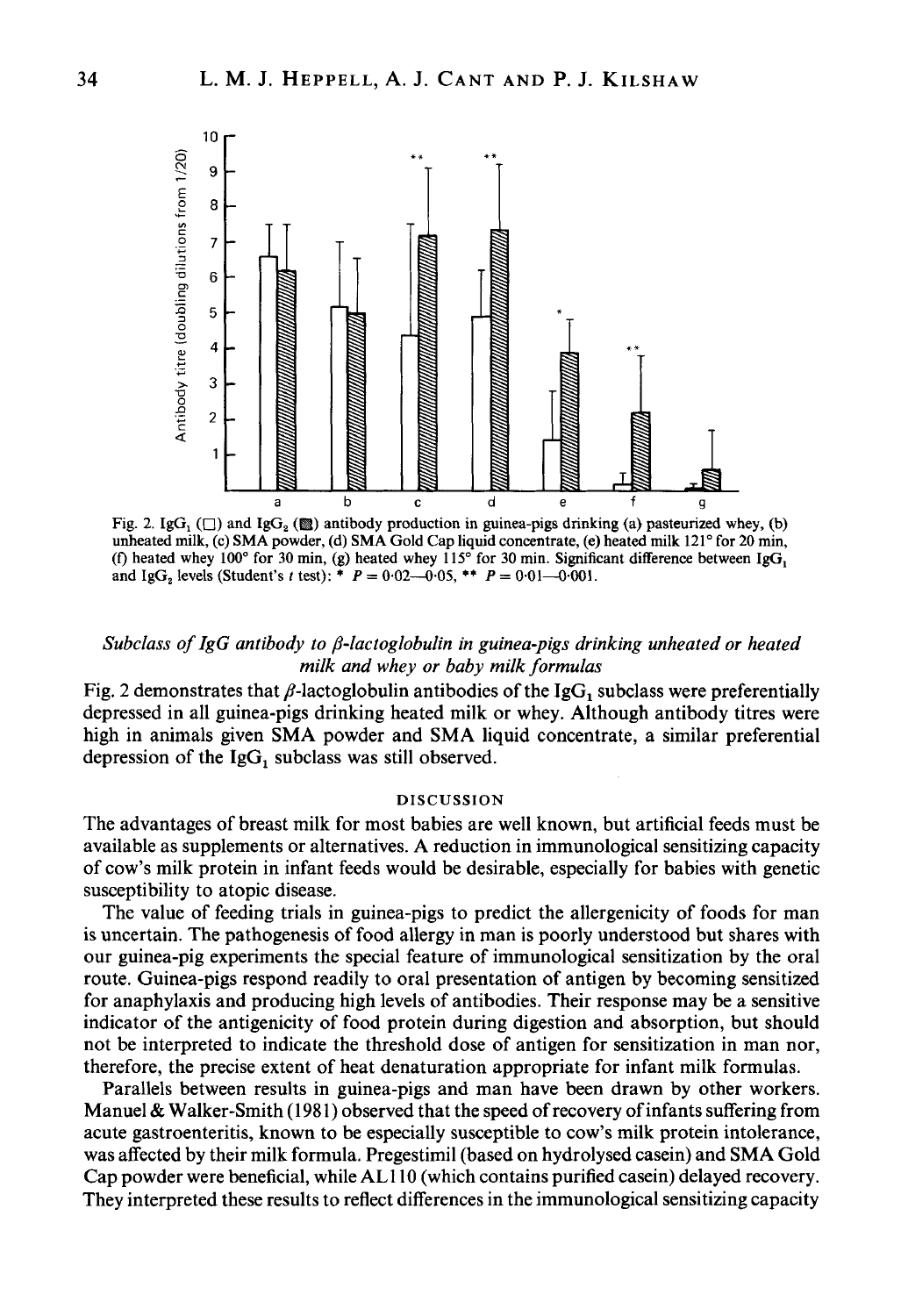of the three formulas. Experiments in guinea-pigs showed that AL110 was the most immunogenic of the three, Pregestimil failed to sensitize, SMA Gold Cap powder was intermediate but caused fatal anaphylaxis in 75% of the animals (McLaughlan *et af.*  1981 *a, b).* 

In the present study, guinea-pigs responded to unheated whey by producing antibodies mostly to  $\beta$ -lactoglobulin and bovine IgG<sub>1</sub>. Heat treatment of whey denatured the proteins to an extent where they failed to sensitize for anaphylaxis and evoked little or no antibody production. Very low levels of serum antibodies to  $\beta$ -lactoglobulin and  $\alpha$ -casein were detected in some animals. The reduction in antigenicity in vivo was accompanied by a corresponding decrease in antibody binding capacity in vitro and it is likely that the residual antigenic whey protein measured by ELISA reflected the antigenic stimulus in vivo. Not only did heat treatment abolish the anaphylactic sensitizing capacity of whey, but also it considerably reduced the ability of whey proteins to elicit anaphylaxis in animals sensitized by drinking unheated milk.

The proteins in SMA powder and SMA Gold Cap liquid concentrate were less denatured than in heated whey and were correspondingly more immunogenic in vivo. There was little difference in the sensitizing capacity of the two formulas although **SMA** liquid concentrate sensitized fewer guinea-pigs for systemic anaphylaxis than SMA powder, agreeing with the results of McLaughlan *et af.* (1981 *a).* The two formulas differ from each other in the extent of heating applied during manufacture and in the ratio of whey:casein. SMA liquid concentrate is more severely heated and has a higher whey :casein value than SMA powder (60 : **40** compared with 20 : **80** in SMA powder). The opposing considerations ofconcentration and heat denaturation determine the relative levels of antigenic whey protein in the two formulas. For casein, which cannot easily be denatured by heat, greater heat treatment in SMA Gold Cap liquid concentrate increased antibody binding capacity in the ELISA. This anomaly may be due to changes in micellular structure during severe heat treatment of the SMA liquid concentrate which result in increased accessibility of antigenic determinants to antibody. Despite these results, SMA Gold Cap liquid concentrate evoked lower levels of antibodies to casein than SMA powder. A similar discrepancy between immunochemical and in vivo determination of antigenicity has been reported for casein in heated and unheated skimmed milk (Kilshaw *et af.* 1982). Possibly, casein in severely heated preparations is more rapidly degraded during digestion and absorption and therefore constitutes a weaker antigenic stimulus to the guinea-pigs.

The observation that IgG, antibodies to  $\beta$ -lactoglobulin were preferentially depressed in guinea-pigs given heated milk products suggests that production of this subclass, which is considered to be the principal anaphylactic antibody in guinea-pigs, was more susceptible to a reduction in antigen dose than  $IgG<sub>2</sub>$ . A similar dose relationship for parenterally administered antigen in adjuvant has been reported by Nakamura & Koyama (1975). Thus, systemic anaphylaxis may not be the most sensitive indicator of immunological sensitization in guinea-pigs.

Our results suggest that heat treatment of whey protein may be a simple and logical strategy for producing a hypoallergenic baby milk. The proposal can be truly validated only by clinical trials. To avoid the formation of undesirable Maillard reaction products during heat treatment it would be desirable first to reduce the lactose concentration by diafiltration. Carbohydrates, vitamins and minerals could be added back later.

We thank Mr **F.** A. Glover for preparing the diafiltered whey, Dr R. **L.** J. Lyster for the gift of antisera and purified whey proteins, and the staff of the animal house for their assistance throughout this work. Dr A. J. Cant is the holder of an ARC/MRC Training Fellowship in Human Nutrition.